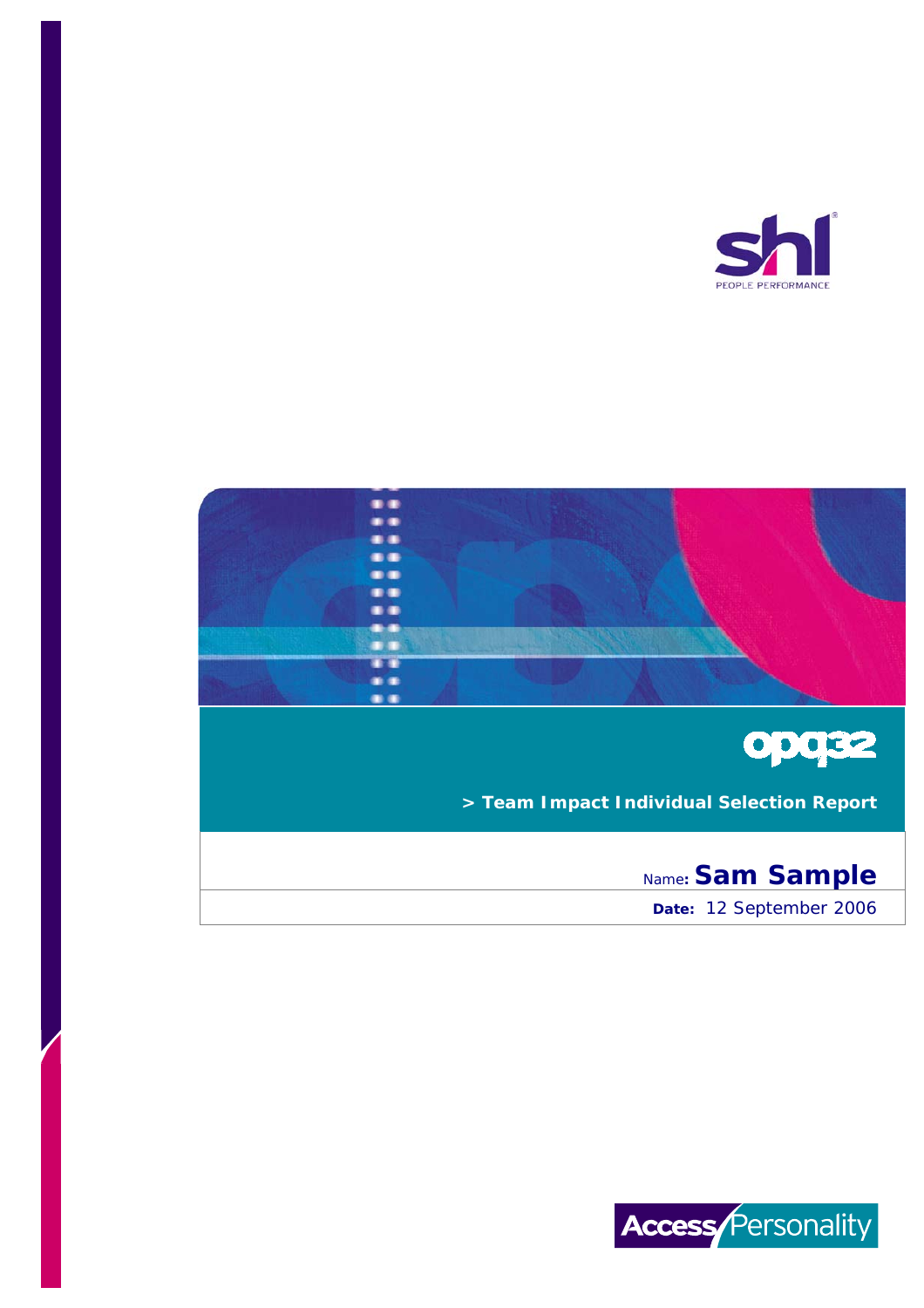# **INTRODUCTION**

Sam Sample has recently completed the Occupational Personality Questionnaire (OPQ32). The responses she provided were used to generate this report.

This Team Impact Individual Selection Report will help determine Sam Sample's strengths and weaknesses as a team member. Additionally, it provides the team leader and/or interviewer with a guide for conducting a structured, competency-based interview that will further explore Sam Sample's contribution to the team process.

The model for most teams is to be well balanced across all eight Team Impacts. If you are planning to bring a new member into an existing team, it should be someone whose profile indicates he/she would balance the team's strengths. (To identify weaknesses of the existing team, review the Team Impact Group Development Report).

Other OPQ32™ reports that might be helpful in the assessment of this individual include:

- The **Management Competency Profile** presents a candidate's strengths and weaknesses in 16 competencies relevant to managerial and professional jobs.
- The **Manager's Report** adds detailed commentary to the candidate's complete personality profile.

# **About Team Impact**

### PROCESS STAGES

Teams share common tasks or projects and need to work collectively towards the same goals. To achieve their goals, teams can be described as working through four critical stages:

- 1. **Creating** a vision for potential solutions
- 2. **Managing** the activities of the team
- 3. **Resourcing** tasks to get work done
- 4. **Delivering** solutions on time to meet goals and objectives

These stages interact with one another in a cyclical pattern as illustrated below. Of course, a team may work through several cycles to achieve a particular goal or task or deliver a project.

### **Cyclical pattern of process stages**

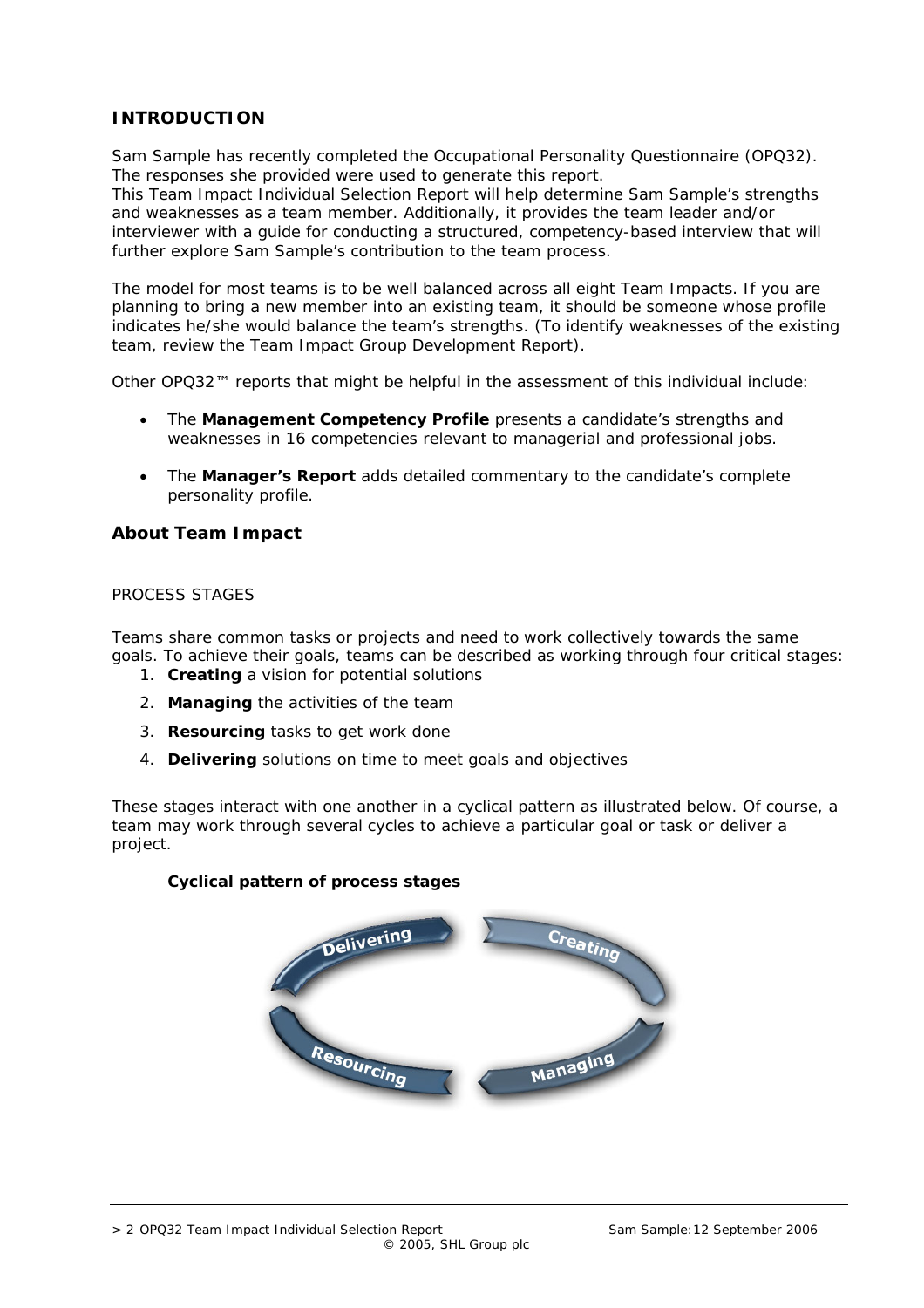# **TEAM IMPACTS**

The following table lists the four process stages and their associated Team Impacts. The critical behaviours that are typical for each Team Impact are also listed.

| <b>Process</b><br>stage | <b>Team</b><br><b>I</b> mpact | <b>Critical behaviours</b>                                                                                                                                                                          |  |
|-------------------------|-------------------------------|-----------------------------------------------------------------------------------------------------------------------------------------------------------------------------------------------------|--|
|                         | Exploring<br>Possibilities    | Producing new ideas, approaches and insights, taking<br>account of a wide range of issues across, and related to,<br>the task or project                                                            |  |
| Creating                | Evaluating<br>Options         | Probing for further information and greater<br>understanding of a problem • Making rational<br>judgements based on the available information .<br>Evaluating ideas quickly to determine feasibility |  |
|                         | Setting<br><b>Direction</b>   | Providing others with a clear direction • Motivating and<br>empowering others • Tasking team members according<br>to their performance level . Managing team activities                             |  |
| Managing                | Committing<br>to Action       | Initiating and promoting activity • Making prompt<br>decisions, which may involve considered risks • Taking<br>responsibility for actions and people • Acting<br>independently                      |  |
|                         | Using<br><b>Networks</b>      | Establishing strong relationships with staff at all levels •<br>Building effective networks inside and outside the<br>organisation • Tapping into resources outside the team                        |  |
| <b>Resourcing</b>       | Maintaining<br>Cohesion       | Adapting personal approaches to the team's needs and<br>contributing positively to team spirit • Listening and<br>communicating actively • Supporting and caring for<br>others                      |  |
|                         | Staying<br>Focused            | Working systematically and methodically • Following<br>procedures and policies • Keeping to schedules •<br>Producing high-quality output in a timely manner                                         |  |
| <b>Delivering</b>       | Resisting<br>Pressure         | Keeping emotions under control, even in difficult<br>situations • Modifying approach in face of new demands<br>• Staying optimistic and resilient • Remaining<br>productive                         |  |

# **Team Impact profile ratings**

The following table lists terms that should help you understand the profile ratings.

| Rating         |          | <b>Defining terms</b>   |      |           |          |  |  |
|----------------|----------|-------------------------|------|-----------|----------|--|--|
| <b>Strong</b>  |          | outstanding exceptional |      | exemplary | notable  |  |  |
| <b>Capable</b> | adequate | okay                    | able | competent | suitable |  |  |
| <b>Weak</b>    | lacking  | wanting                 |      |           |          |  |  |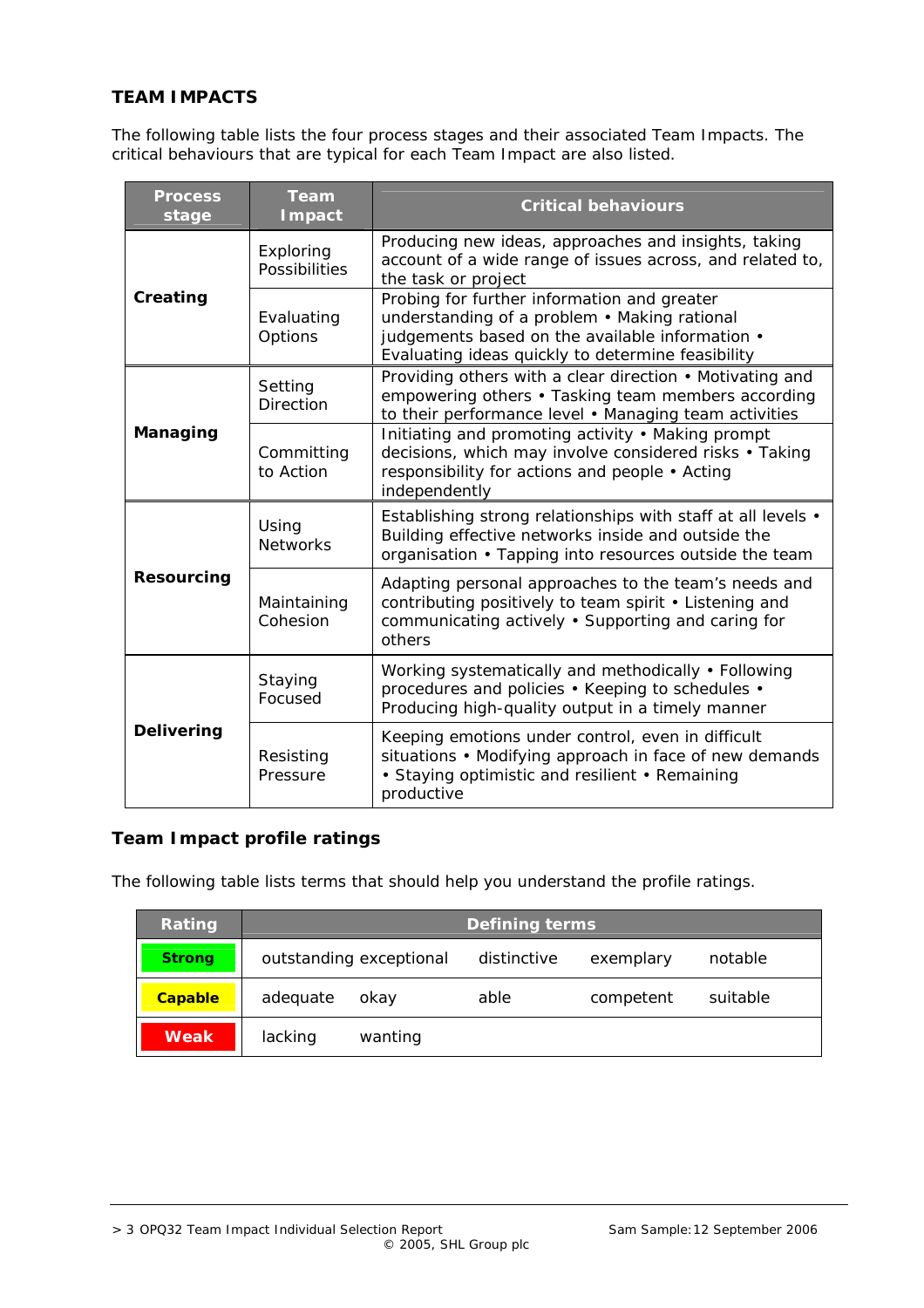## **TEAM IMPACT RESULTS**

The Team Impact profile for Sam Sample is shown below. The profile is followed by detailed commentary.

### **How to Read the Profile**

- Team Impacts appear along the circle's perimeter.
- The dark line inside the circle represents Sam Sample's profile.
- Sam Sample's strengths are indicated when the profile approaches the circle's perimeter.
- Sam Sample's weaknesses are indicated when the profile approaches the circle's centre.

### **Team Impact profile**



*\*You need development in this area.*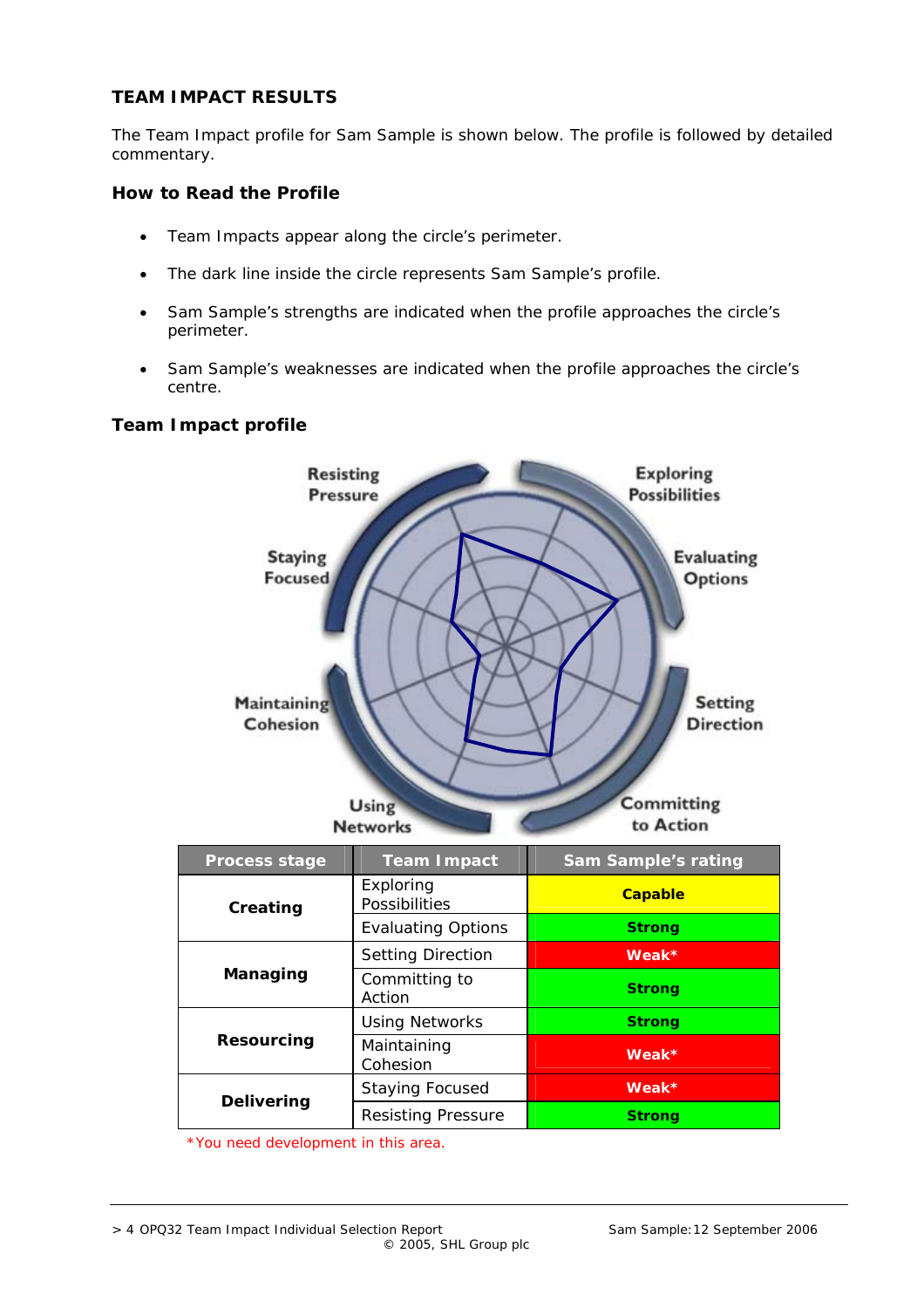### **SUMMARY**

Sam Sample usually copes better with the tasks related to a project than she does with the people associated with a project.

### **Her strengths are likely to lie in:**

- Helping the team to evaluate ideas and concepts which contribute to team success
- Having an energizing impact on other team members
- Building relationships inside and outside the team
- Helping the team maintain their workload and reach their goals

### **Her weaker areas are likely to lie in:**

- Steering team activities
- Working to maintain a positive team climate
- Planning team work and sustaining team productivity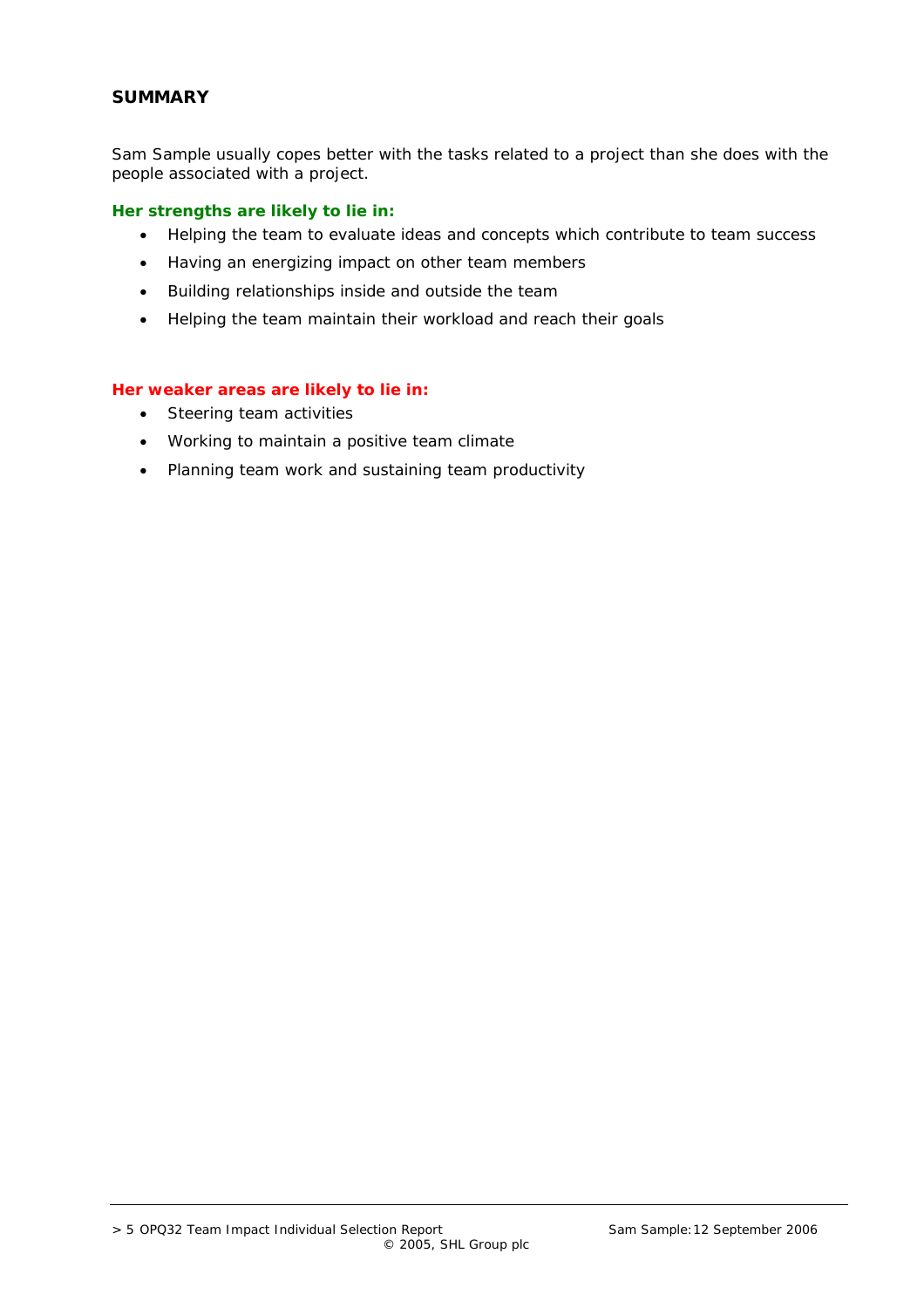### **INTERVIEW GUIDE**

Use this form to record this candidate's answers to the interview questions. Follow your company's selection process to rate and compare individuals.

### **Exploring Possibilities**

### **Desired behaviours**

Producing new ideas, approaches and insights, taking account of a wide range of issues across, and related to, the task or project

| <b>Evidence of strength</b>                                                                                                                                                        | <b>Evidence of weakness</b>                                                                                                                   |
|------------------------------------------------------------------------------------------------------------------------------------------------------------------------------------|-----------------------------------------------------------------------------------------------------------------------------------------------|
| Has a large number of creative<br>contributions<br>Demonstrates an understanding of<br>how one issue is related to the larger<br>picture<br>Is very curious and solutions-oriented | Produces few alternatives<br>Shows relatively little interest in<br>understanding complex background<br>information<br>Accepts the status quo |

#### **Interview questions**

- In a recent team project, tell me about a problem that you had to solve.
- What suggestions did you contribute to the team?
- Can you give me another example of when you had to solve a difficult problem facing a team?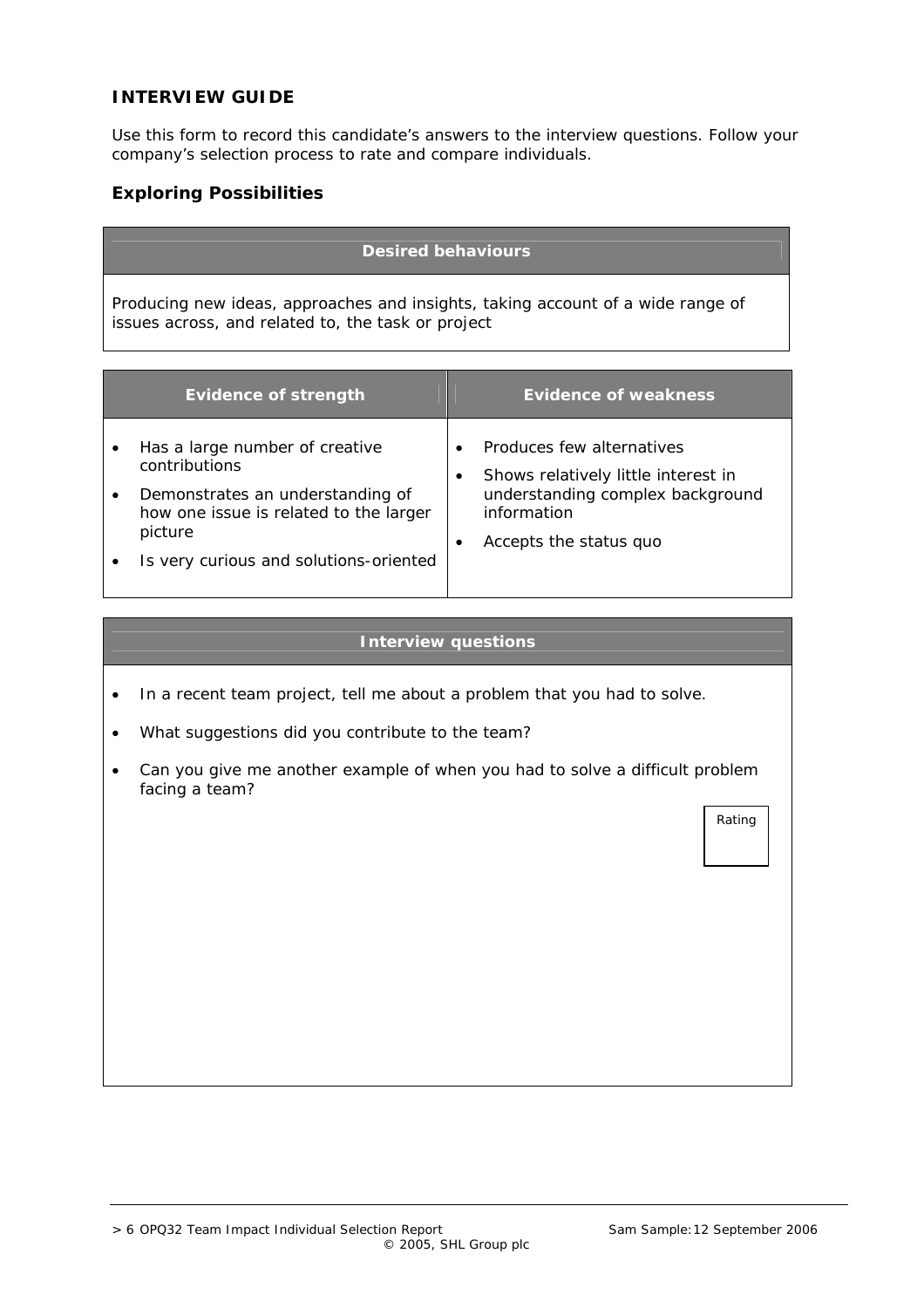# **Evaluating Options**

### **Desired behaviours**

Probing for further information and greater understanding of a problem • Making rational judgements based on the available information • Evaluating ideas quickly to determine feasibility

| <b>Evidence of strength</b> |                                | <b>Evidence of weakness</b> |                                                               |
|-----------------------------|--------------------------------|-----------------------------|---------------------------------------------------------------|
|                             |                                |                             |                                                               |
|                             | Expresses specific opinions    |                             | Does not analyse options                                      |
|                             | Evaluates feasibility of ideas |                             | Has little understanding of details                           |
|                             | Strives to minimise risk       |                             | Misinterprets information, draws<br>inappropriate conclusions |

### **Interview questions**

- Tell me about a situation where you had to do research for a team project.
- How did you make sure you gathered all the relevant information?
- When the team had a choice about how to pursue a goal, how did you come to a conclusion about which option to take?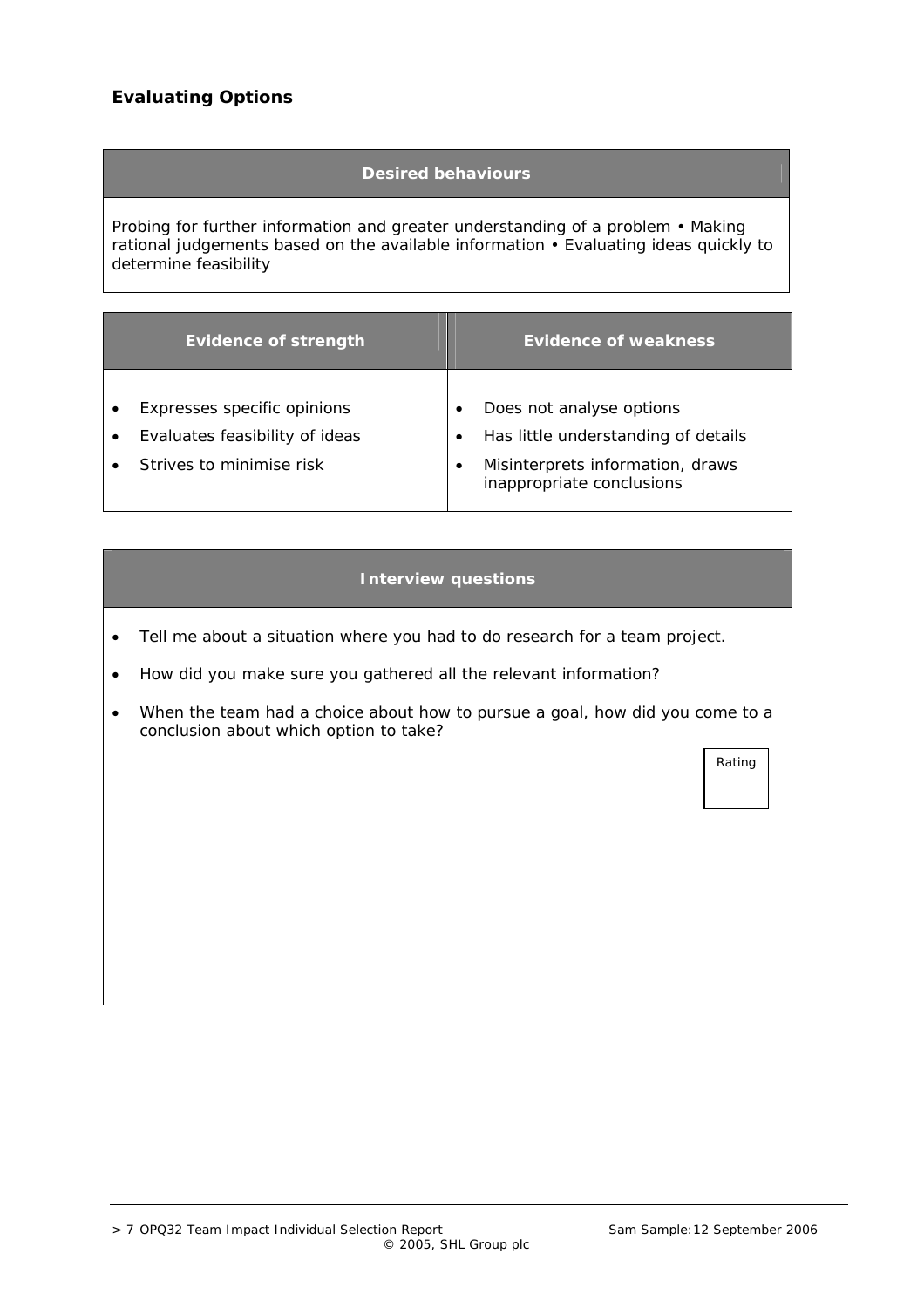# **Setting Direction**

### **Desired behaviours**

Providing others with a clear direction • Motivating and empowering others • Tasking team members according to their performance level • Managing team activities

| <b>Evidence of strength</b> |                                                       | <b>Evidence of weakness</b>                                                               |  |  |
|-----------------------------|-------------------------------------------------------|-------------------------------------------------------------------------------------------|--|--|
| ٠                           | Has a clear opinion on how best to<br>move forward    | Is unsure about how to move forward<br>Is not concerned with the feelings of<br>$\bullet$ |  |  |
|                             | Relates to others and knows how to<br>motivate them   | others<br>Does not relate to the needs of team                                            |  |  |
| $\bullet$                   | Understands differences between<br>team members       |                                                                                           |  |  |
|                             | Demonstrates a good understanding<br>of team dynamics |                                                                                           |  |  |

#### **Interview questions**

- In a recent project, tell me how the team decided how to structure the work.
- How did you contribute to leading the team?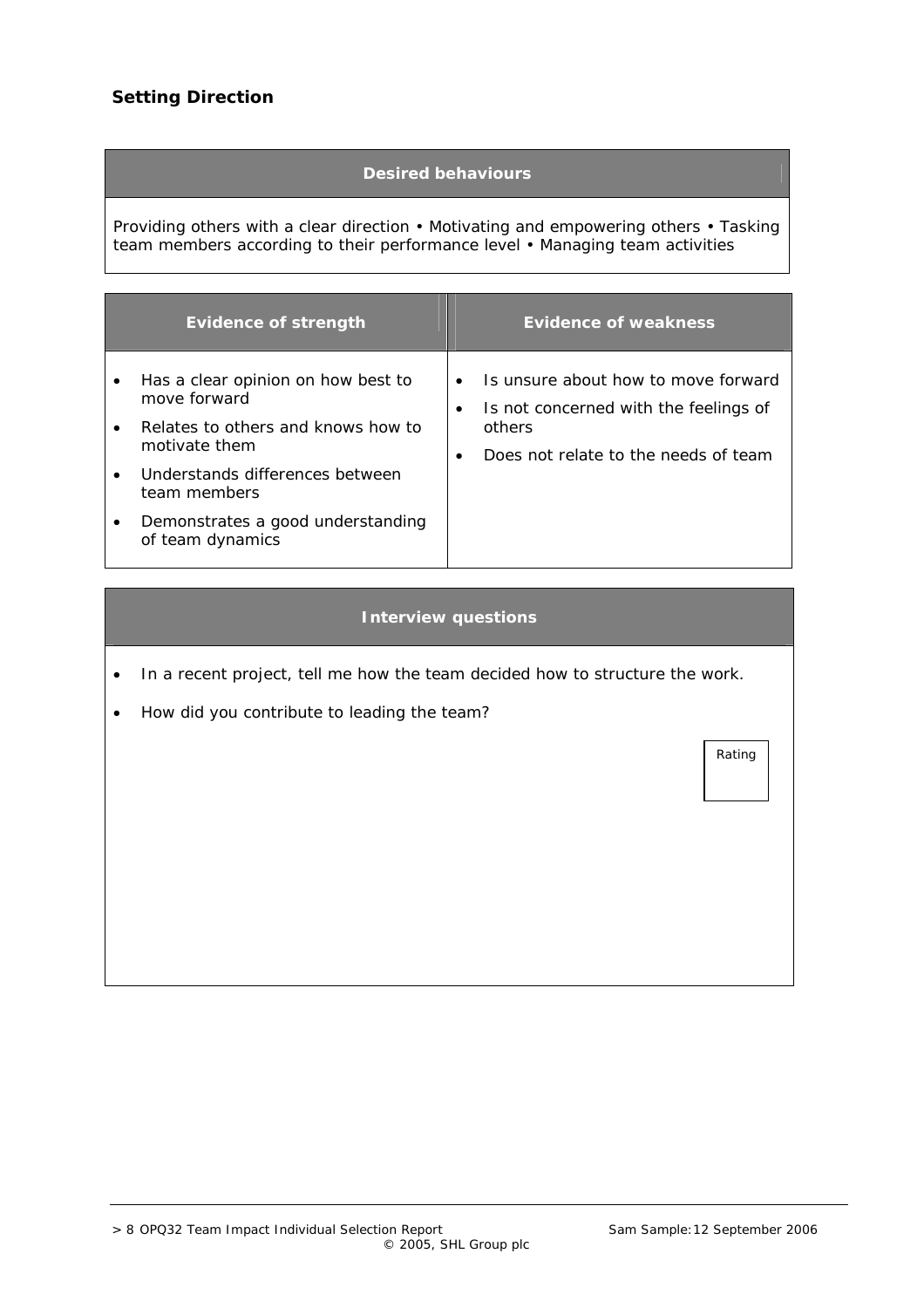# **Committing to Action**

### **Desired behaviours**

Initiating and promoting activity • Making prompt decisions, which may involve considered risks • Taking responsibility for actions and people • Acting independently

| <b>Evidence of strength</b>                               |           | <b>Evidence of weakness</b>                                   |
|-----------------------------------------------------------|-----------|---------------------------------------------------------------|
| Is prepared to make decisions with<br>limited information | $\bullet$ | Does not take responsibility for own<br>actions and decisions |
| Drives the team to deliver                                |           | Is not decisive                                               |
| Deals with pressure calmly                                |           | Is passive                                                    |
| Can make decisions without referring<br>to others         |           |                                                               |

#### **Interview questions**

- Please give me an example of a team situation when it was up to you to take the lead.
- How did you initiate action?
- How did it feel to make quick decisions?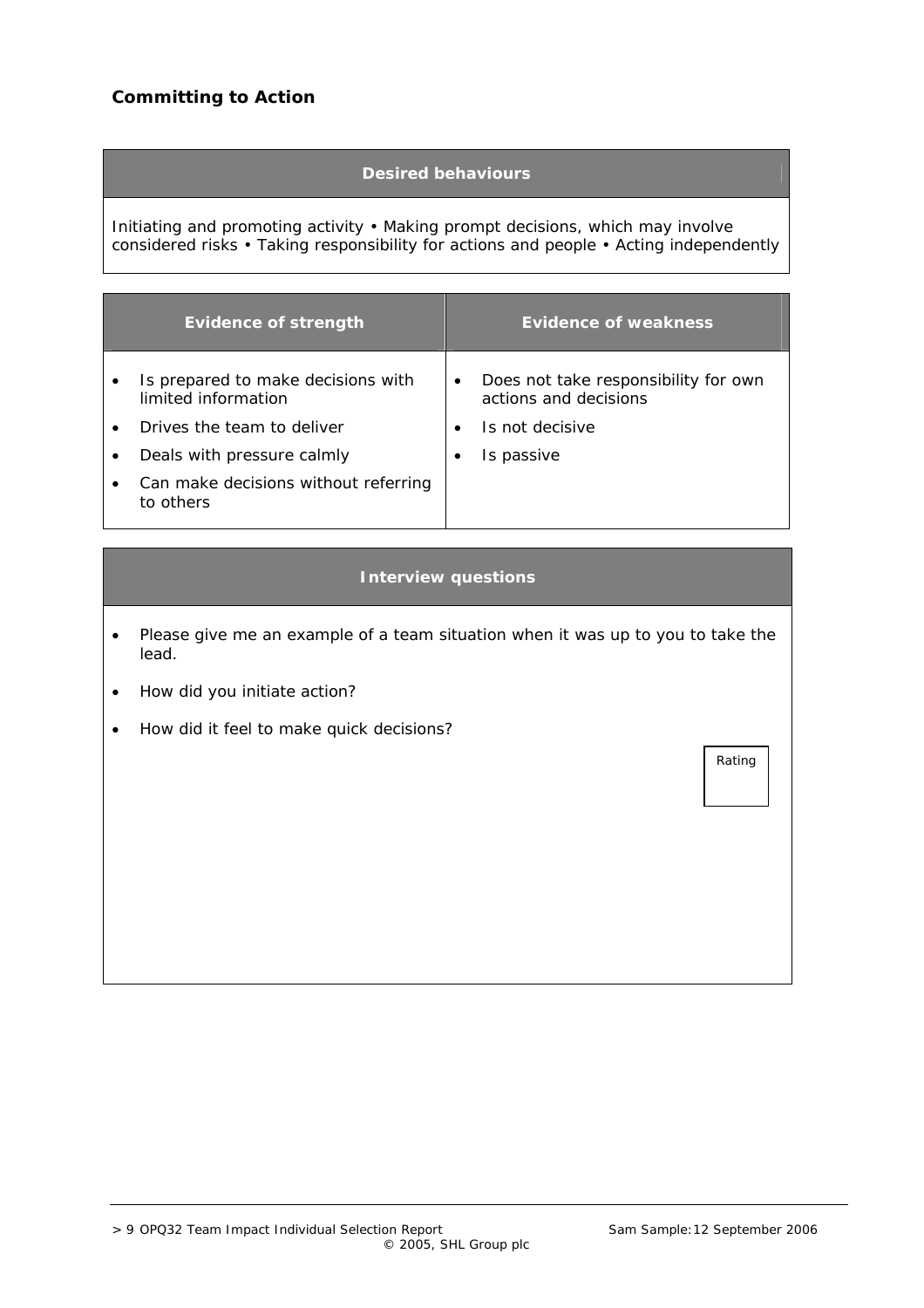# **Using Networks**

### **Desired behaviours**

Establishing strong relationships with staff at all levels • Building effective networks inside and outside the organisation • Tapping into resources outside the team

| <b>Evidence of strength</b> |                                                                                                                                                                   | <b>Evidence of weakness</b> |                                                                                                             |
|-----------------------------|-------------------------------------------------------------------------------------------------------------------------------------------------------------------|-----------------------------|-------------------------------------------------------------------------------------------------------------|
|                             | Establishes rapport quickly<br>Talks in an engaging fashion<br>Has a large network of contacts<br>Knows about projects and initiatives<br>inside own organisation |                             | Avoids contacting others where<br>possible<br>Lacks confidence when speaking<br>Has a small set of contacts |

### **Interview questions**

- Can you give some examples of how you keep yourself informed about the activities of other people or groups?
- How do you find out what is going on in groups or departments other than those you belong to?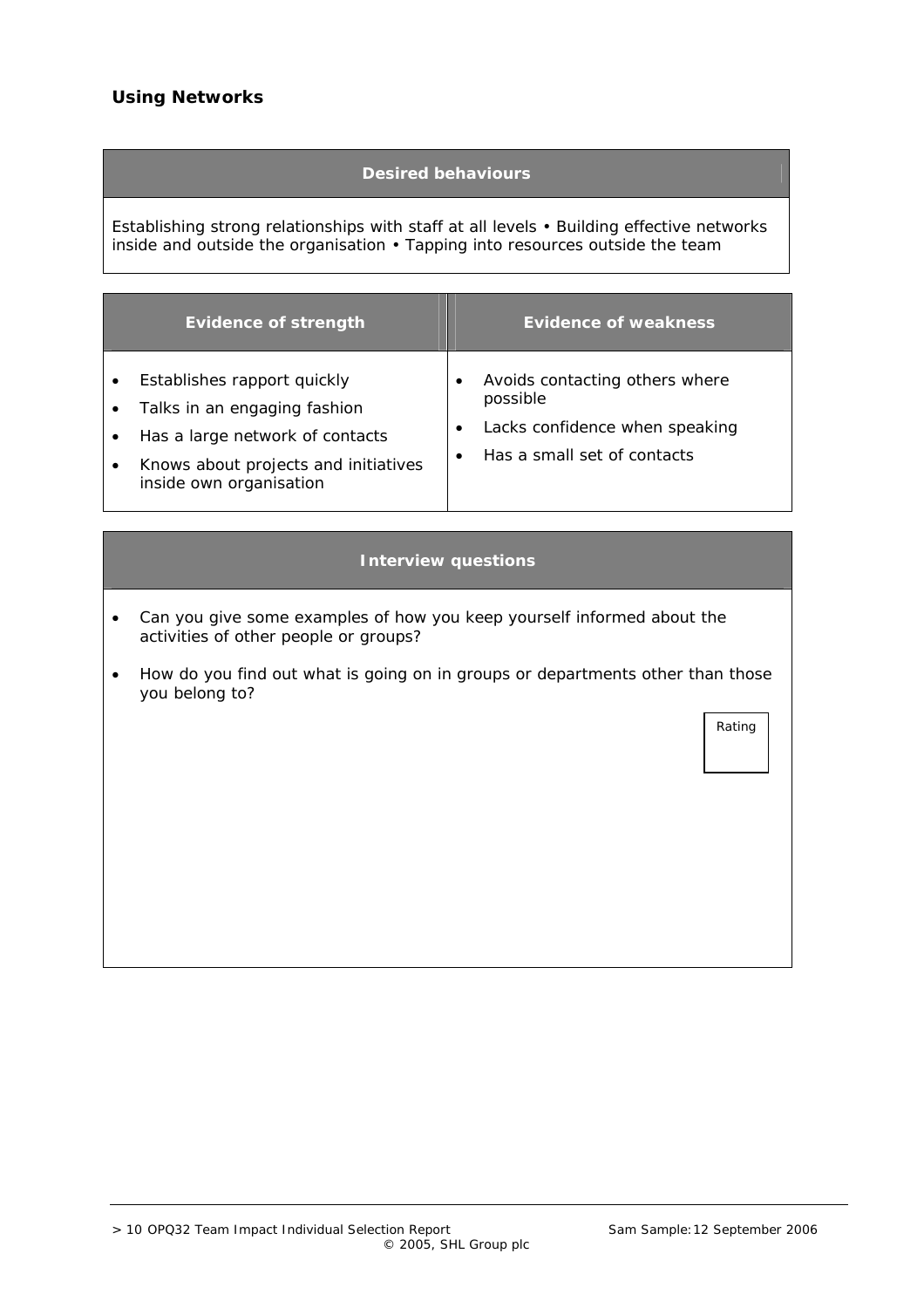# **Maintaining Cohesion**

### **Desired behaviours**

Adapting personal approaches to the team's needs and contributing positively to team spirit • Listening and communicating actively • Supporting and caring for others

|           | <b>Evidence of strength</b>                                       |           | <b>Evidence of weakness</b>                              |
|-----------|-------------------------------------------------------------------|-----------|----------------------------------------------------------|
| $\bullet$ | Is tolerant of others; checks for<br>understanding among the team | $\bullet$ | Allows others to resolve their<br>differences themselves |
|           | Contributes to team harmony                                       | $\bullet$ | Is not concerned about team<br>harmony                   |
|           | Shows respect for other team<br>members                           | $\bullet$ | Emphasises achieving personal goals                      |
|           | Is open about his/her own<br>shortcomings                         |           |                                                          |

### **Interview questions**

- Tell me about a time when you were working in a team that experienced tension and conflict.
- How did you contribute to a resolution?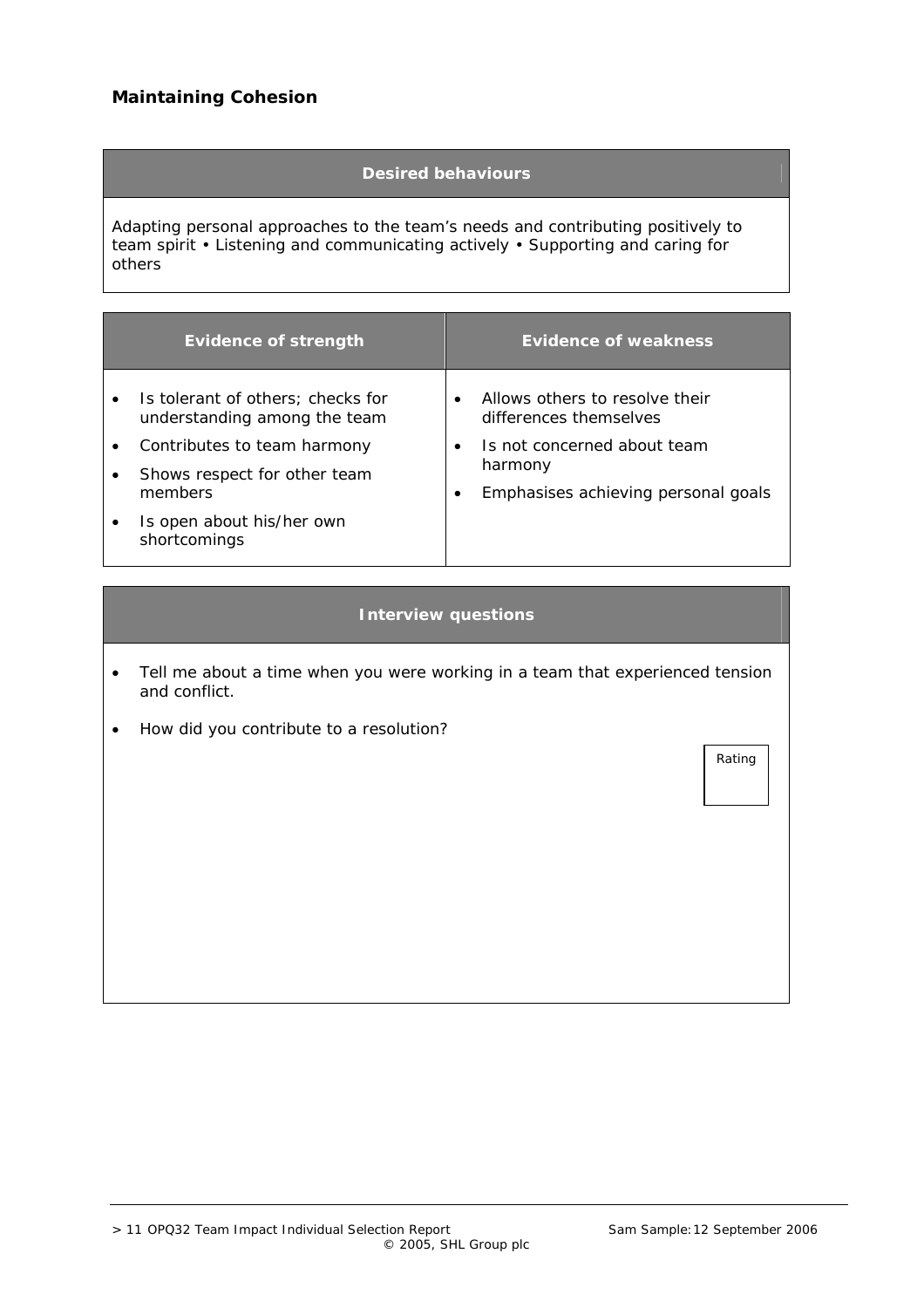### **Desired behaviours**

Working systematically and methodically • Following procedures and policies • Keeping to schedules • Producing high-quality output in a timely manner

| <b>Evidence of strength</b>                                                                                                                                              | <b>Evidence of weakness</b>                                                                     |
|--------------------------------------------------------------------------------------------------------------------------------------------------------------------------|-------------------------------------------------------------------------------------------------|
| Structures his/her work extremely<br>well<br>Is punctual<br>Produces high-quality work<br>Follows a systematic approach<br>Strictly follows procedures and<br>guidelines | Not particularly conscientious<br>٠<br>Not detail-oriented<br>Does not always follow rules<br>٠ |

#### **Interview questions**

- In a recent team project, tell me (more about) how you structured your work.
- What kind of detail was essential for success?
- When you worked with other people, how considerate did you find them in terms of keeping to schedule?
- How do you feel about that?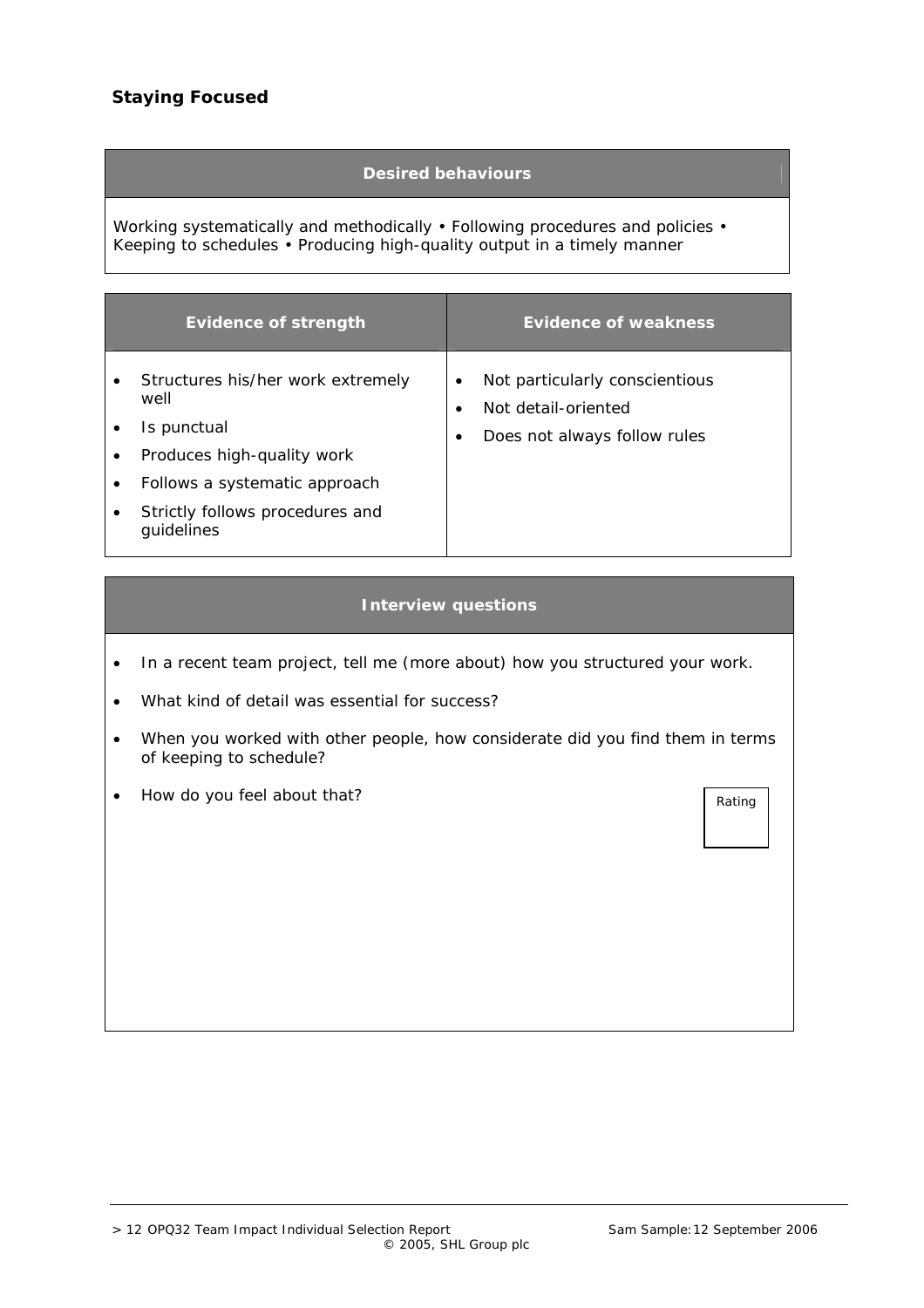### **Desired behaviours**

Keeping emotions under control, even in difficult situations • Modifying approach in face of new demands • Staying optimistic and resilient • Remaining productive

|           | <b>Evidence of strength</b>                                 |           | <b>Evidence of weakness</b>                                         |
|-----------|-------------------------------------------------------------|-----------|---------------------------------------------------------------------|
|           | Unaffected by pressure                                      | ٠         | Allows pressure to get to him/her                                   |
|           | Able to relax                                               | $\bullet$ | Finds it hard to relax                                              |
| $\bullet$ | Adapts his/her views when presented<br>with new information | $\bullet$ | Does not alter his/her views when<br>presented with new information |
|           | Optimistic and resilient                                    | $\bullet$ | Pessimistic                                                         |
| $\bullet$ | Works comfortably with little<br>direction or guidance      | $\bullet$ | Is stressed in the absence of clear<br>direction                    |

### **Interview questions**

- Tell me about the single most stressful team project in which you have been involved.
- What sources of stress can you identify?
- How did you cope?